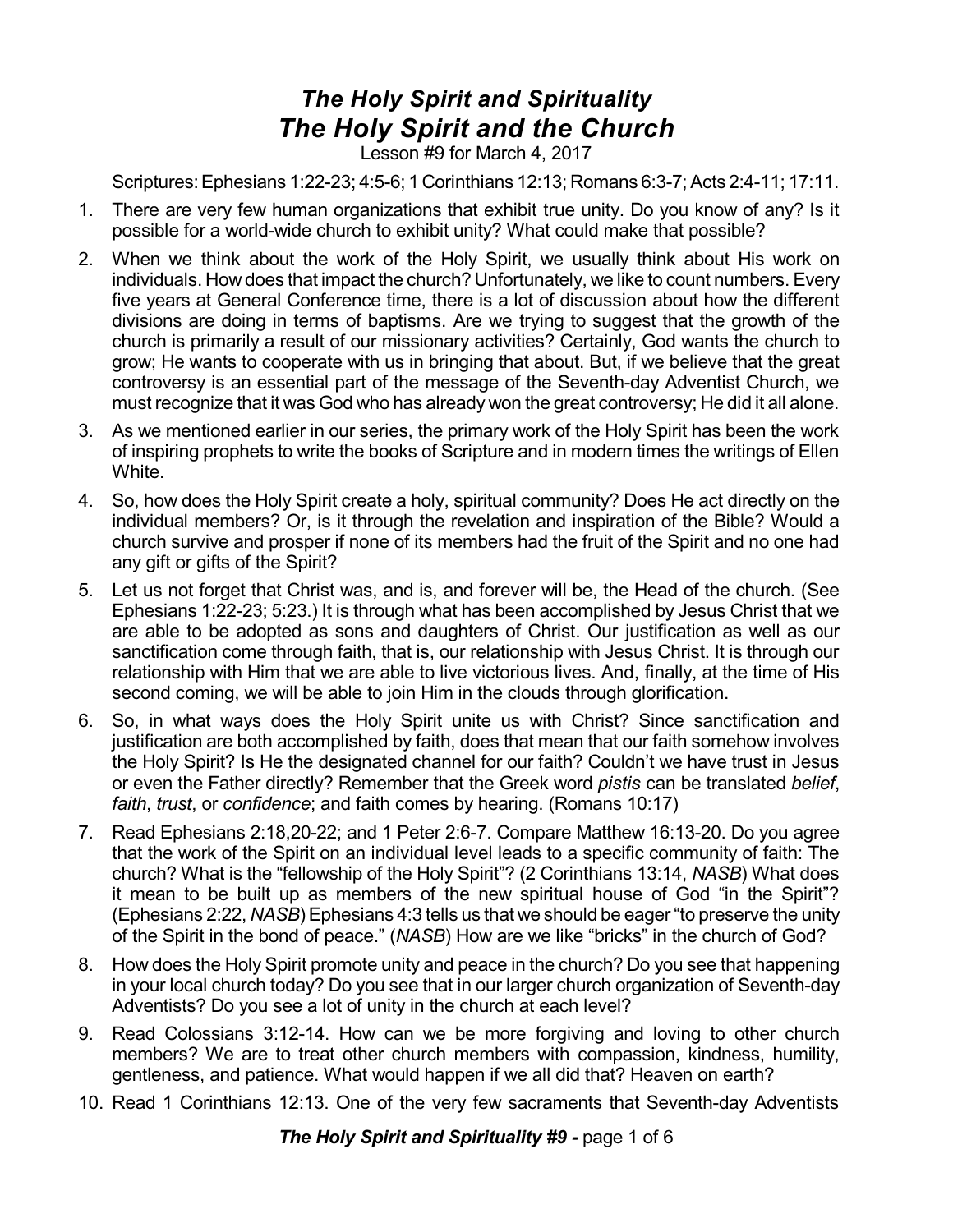recognize is the sacrament of baptism. When we choose to be baptized before the church, Paul suggested that we have been baptized into one body and drunk of the one Spirit. We have not only joined the church of God, but also we have joined a local church. It is God's intention that we become members of that organization and feel a fellowship with those who worship there. How many people really understand baptism when they are baptized?

- 11. What are the relationships among our individual connection with Jesus Christ, our faith, and our connection with the church? Do these ever come into conflict? Should they? Research has shown repeatedly that for members to join and remain committed to the church, they must: 1) Feel that they are a part of a relatively small group of believers, and feel a genuine fellowship with that group; 2) Believe in the teachings of the church; and 3) Get involved in serving the church in various ways. They need at least two of these three.
- 12. Read Romans 6:3-7. Paul suggested that when we are baptized, the old man of sin is buried with Christ, and a new Christian is raised to life with Him.

Baptism is a most solemn renunciation of the world. Self is by profession dead to a life of sin. The waters cover the candidate, and in the presence of the whole heavenly universe the mutual pledge is made. In the name of the Father, the Son, and the Holy Spirit, man is laid in his watery grave, buried with Christ in baptism, and raised from the water to live the new life of loyalty to God. The three great powers in heaven are witnesses; they are invisible but present.—Ellen G. White Comments, (*MS* 57, 1900)*; The SDA Bible Commentary*, vol. 6, 1074.8; *FLB* 146.3. Compare *Testimonies, vol. 6*, 91.3 (1900); *Ev* 307.2; *LHU* 302.4.

- 13. Did your life change completely when you were baptized? Many of us who were raised as Seventh-day Adventists were baptized when we were relatively young. Do we even remember many of the details of that event? Is there a place for re-baptism? Or, does the Communion service once every three months serve that function? When we are baptized, we are acknowledging the fact that we want our lives to be guided by the Father, the Son, and the Holy Spirit. True baptism involves true repentance, a crucifixion and renunciation of the old life, and a new birth or conversion. How do you feel about your personal baptism? Has your Christian experience grown from that day onward? It should grow daily!
- 14. Read Acts 17:11; and John 5:39,46-47; 8:31-32. Surely, these verses make it clear that true Christians will constantly be studying and learning from the Bible. Any new idea will be tested by the Word of God. The Bible is our main connection with God. It is through the Bible that God speaks to us; through prayer we speak to Him. This is how we maintain a conversation with God. The Word of God is the primary means by which the HolySpirit unites us with Christ and with the church. The Bible must always be the ultimate authority in determining truth; it is the way we get to know Jesus Christ and the will of God.
- 15. We are told that Paul commended the Bereans as being more noble than those in Thessalonica because they constantly studied and searched the Scriptures to find out if the things they had been taught were true. (Acts 17:11) Have you ever seriously questioned your pastor?
- 16. Do you find that there is serious Bible study going on in your church? Does it happen during Sabbath school? Are the sermons full of serious Bible study? Or, do they sometimes seem more like entertainment? Or, even sometimes seem quite boring?
- 17. In His prayer recorded in John 17, Jesus talked about the unity He hoped would characterize not only His disciples but also those who later would believe in Him through their word. The only way we can share in the experience of the disciples is by a careful study of God's Word.

*The Holy Spirit and Spirituality #9 -* page 2 of 6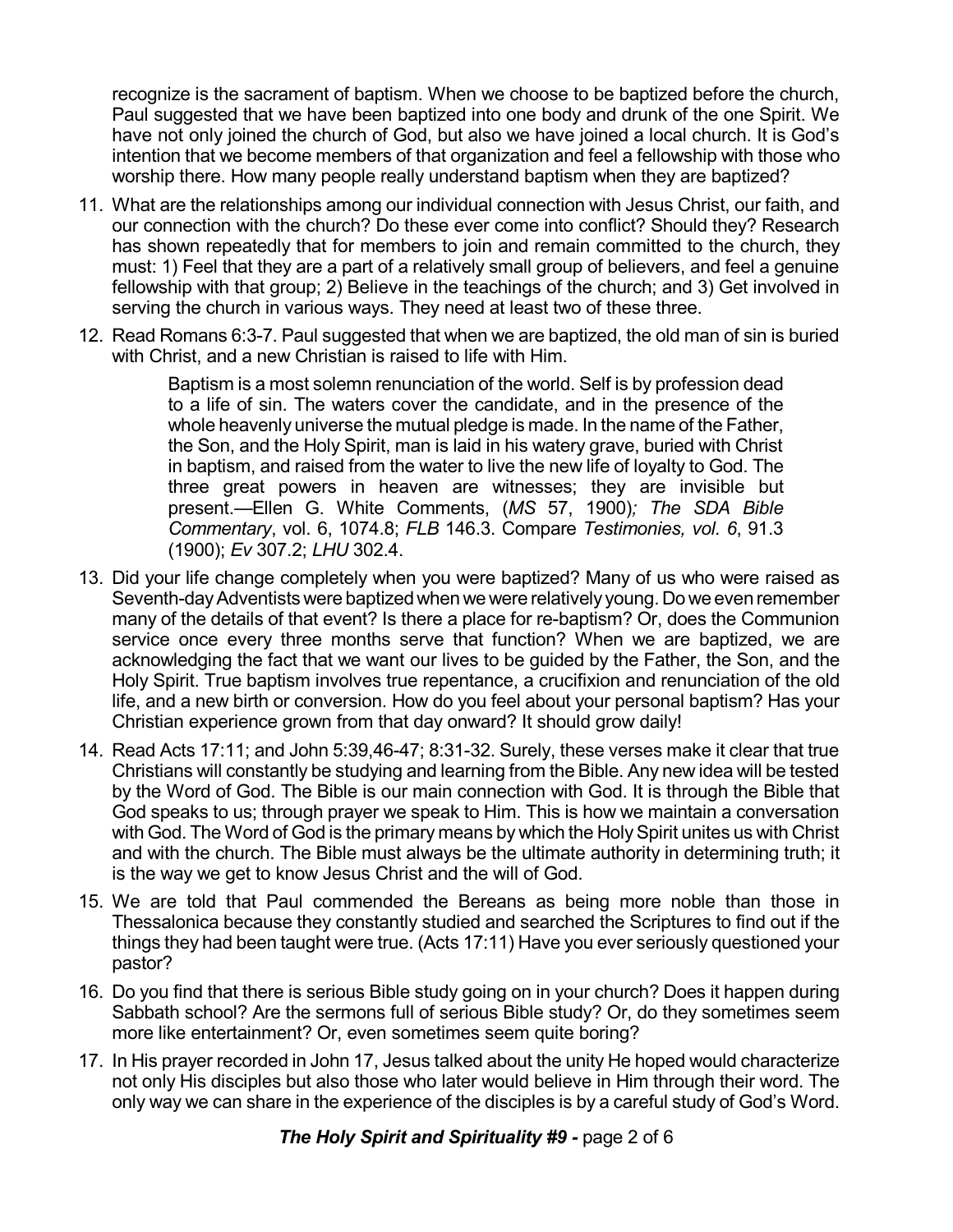If many church members had the kind of relationship that Jesus prayed for in John 17, would it take a long time before He could come again? Why has the second coming been so long delayed already? (See *Evangelism* 694-697.) It is now more than 172 years since 1844!

- 18. If the Holy Spirit is primarily responsible for giving us the Bible, would we expect Him later to contradict what is written there? Do we as a world-wide church remain united in our understanding of the Bible? How much time do each of us spend in studying the Word of God each day and each week?
	- **Ephesians 4:4-6** (GNB): <sup>4</sup>There is one body and one Spirit, just as there is one hope to which God has called you. <sup>5</sup>There is one Lord, one faith, one baptism; <sup>6</sup>there is one God and Father of all, who is Lord of all, works through all, and is in all.
- 19. How do we go about studying the Bible? Do we drink in the truths of the Bible with an earnest desire to obey, as far as possible, what it teaches? Do we really understand it? What about different translations or versions? Is the Holy Spirit in all of them?
- 20. Do you see the truths of Scripture being universally understood and believed by members of the Seventh-dayAdventist Church? Or, do differences in culture and beliefs cause significant differences among church groups? Could we do as William Miller did in his Bible study?
- 21. This lesson is focused on how the Holy Spirit can bring unity into the church. How does that actually happen? Is it one of the spiritual gifts? Is that a one-time event? Or, does it require constant attention and work on the part of the Holy Spirit to keep the church reasonably unified? Surely, none of us would seriously question the idea that the theological foundation of our unity as a church is in the Word of God. Are there teachings found in Scripture that you have a hard time accepting?

We have one Lord, one faith, one baptism. The gospel of Christ is to reach all classes, all nations, all tongues and people. **The influence of the gospel is to unite in one great brotherhood. We have only one Model that we are to imitate in character building, and then we all shall have Christ's mold; we shall be in perfect harmony; nationalities will blend in Jesus Christ, havingthe same mind, andthe samejudgment, speakingthe same things, andwithonemouthglorifyingGod.**—EllenG.White, *Our High Calling* 171.2; *15MR* 361.1-2. [Bold type is added.]

- 22. Are we fooling ourselves when we believe that it is possible to have real unity in a world-wide church with all the differences in attitudes and cultures? Could we "with one mouth glorifying God" stand as united members of the one church? (See quotation from Ellen White above.)
- 23. Read Acts 2:4-11,16-21. What was the result of the outpouring of the Holy Spirit in the early rain at Pentecost? Peter suggested that what happened was the fulfillment of the prophecy of Joel. By the time of Pentecost, the disciples realized that Jesus was God! Ellen White suggested that following that experience, the disciples could speak fluently and convincingly in whatever language they were working.

"There were dwelling at Jerusalem Jews, devout men, out of every nation under heaven." During the dispersion the Jews had been scattered to almost every part of the inhabited world, and in their exile they had learned to speak various languages. Many of these Jews were on this occasion in Jerusalem, attending the religious festivals then in progress. Every known tongue was represented by those assembled. This diversity of languages would have been a great hindrance to the proclamation of the gospel; God therefore in a miraculous manner supplied the deficiency of the apostles. The Holy Spirit did for them that which [40] they could not have accomplished for themselves in a lifetime. They

*The Holy Spirit and Spirituality #9 -* page 3 of 6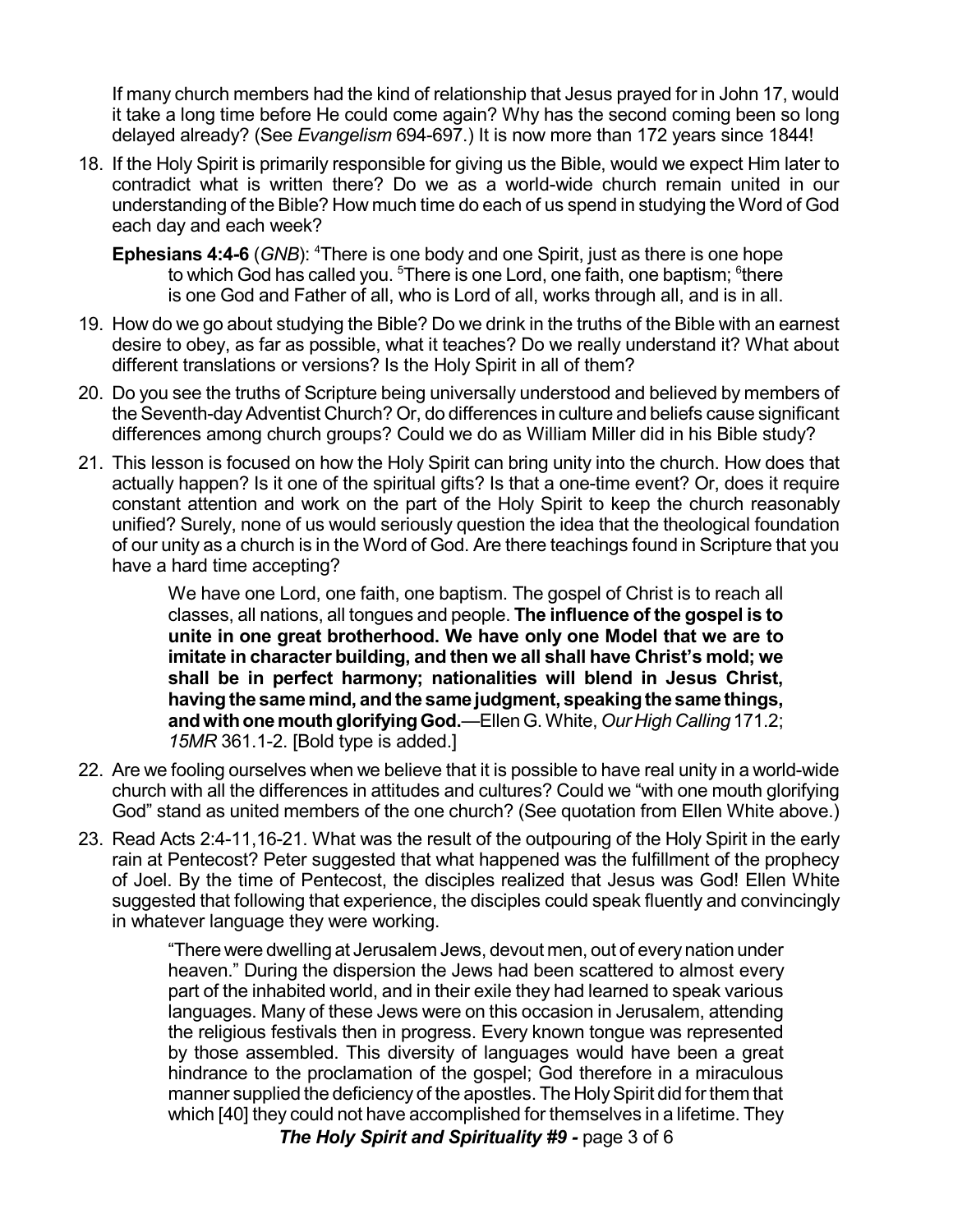could nowproclaim the truths of the gospel abroad, speaking with accuracy the languages of those for whom they were laboring. This miraculous gift was a strong evidence to the world that their commission bore the signet of Heaven. **From this time forth the language of the disciples was pure, simple, and accurate, whether they spoke in their native tongue or in a foreign language.**—Ellen G. White, *The Acts of the Apostles* 39.2-40.0. [Bold type is added.]

24. The events of Pentecost were amazing. The Holy Spirit led out in a revival and reformation that has been, so far, probably unmatched in history. And what was the result? Read Acts 2:42-47. The Christians seemed to have developed a kind of communal existence; they shared everything. What would it take for us to have that kind of experience?

> The Pentecost mission enterprise was accompanied by a number of other factors where the early church stood united. They were united in Bible study and continually devoted themselves to the apostles' teachings *(Acts 2:42)*. They were united in fellowship and the breaking of bread, possibly a reference to united worship *(Acts 2:42)*. They were united in prayer *(Acts 2:42)* and in praising God *(Acts 2:47)*. They were united in serving those in need when they freely shared what they possessed and had all things in common *(Acts 2:44, 45)*. United Bible study and fellowship will result in the desire to share the good news with others and to help others in very practical ways. The Holy Spirit will open our eyes to the needs of those around us.—*Adult Sabbath School Bible Study Guide* for Thursday, March 2.

- 25. Many people sold their personal property in order to support the larger group. Did they do that because they believed that Jesus would be coming back again very soon? Or, was it love?
- 26. As individual local churches of the Seventh-day Adventist denomination, what are we doing to help reveal the unity of our church? What more could we be doing?

This is the work in which we also are to be engaged. Instead of living in expectation of some special season of excitement, we are wisely to improve present opportunities, doing that which must be done in order that souls may be saved. Instead of exhausting the powers of our mind in speculations in regard to the times and seasons which the Lord has placed in His own power, and withheld from men, we are to yield ourselves to the control of the Holy Spirit, to do present duties, to give the bread of life, unadulterated with human opinions, to souls who are perishing for the truth.—Ellen G. White, *Selected Messages*, book 1, 186.1. Compare *Review and Herald*, March 22, 1892, par. 3; *2SM* 23.1; *6BC* 1051.5; *YRP* 320.4.

Every individual is striving to become a center of influence, and until God works for His people, they will not see that subordination to God is the only safety for any soul. His transforming grace upon human hearts will lead to unity that has not yet been realized, for all who are assimilated to Christ will be in harmony with one another. The Holy Spirit will create unity.—Ellen G. White, *Letter 25b*, 1892; *Home Missionary*, November 1, 1893, par. 20;*Selected Messages*, book 3, 20.3-21.0; *LHU* 296.3; *YRP* 123.3; *MR311* 48.3.

- 27. What are the factors that hinder our development of this kind of unity based on the Holy Spirit's work within our individual churches? Could it be that, asEllenWhite suggested above, "every individual is striving to become a center of influence"?
- 28. Could we, like Jesus, learn to love others as Jesus loved us? We need to look out for each

*The Holy Spirit and Spirituality #9 -* page 4 of 6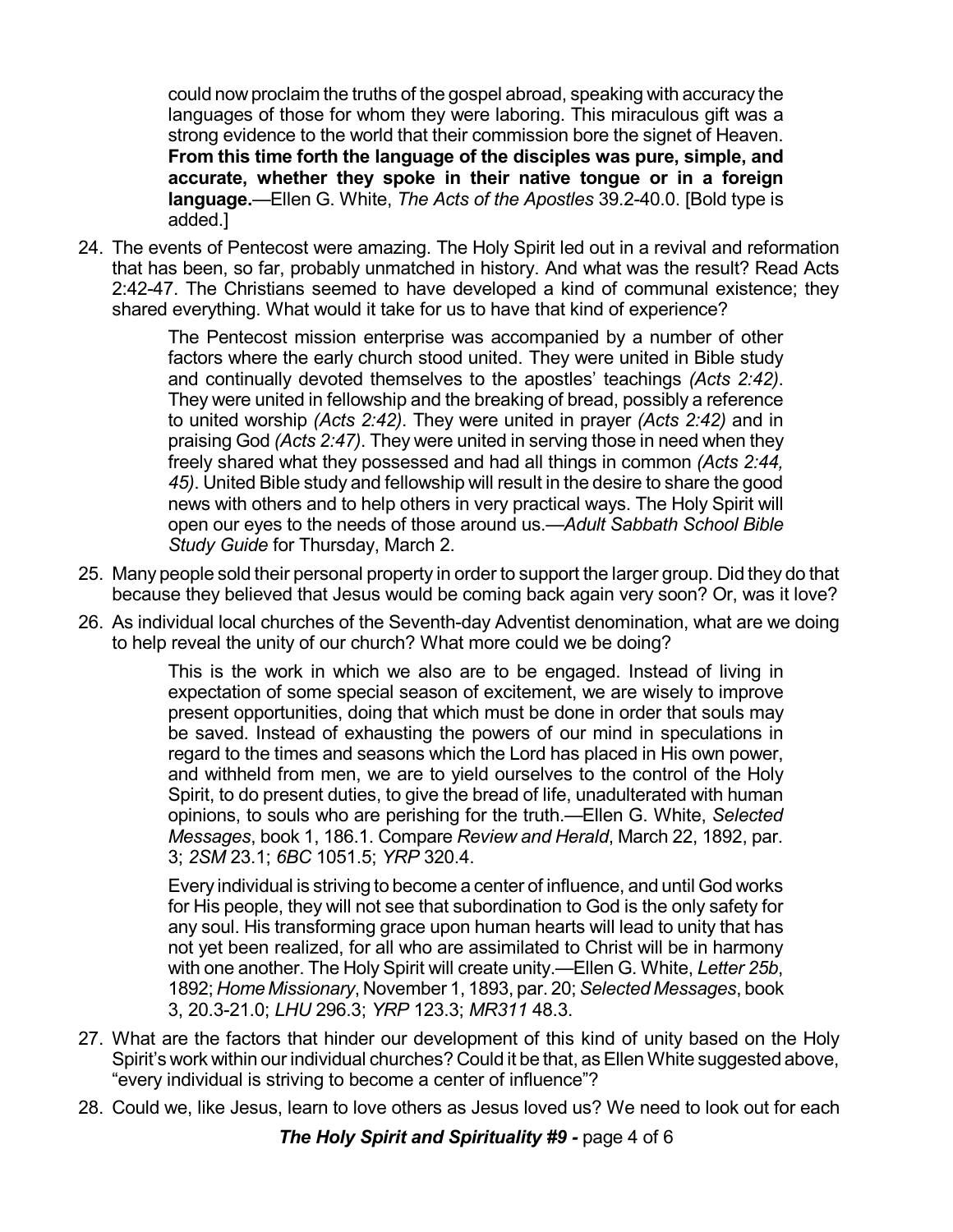other's interests. In order to truly do that, we must give up our selfish ambitions. Why is that so difficult for us as sinful human beings?

- 29. There are those who suggest that our unity must be in service not in doctrine. They point out that even minor differences in doctrine tend to divide people. But, if we all work toward a common belief based on solid evidence from the Word of God, would not that have a unifying effect? The shared belief in shared teachings is one of the binding characteristics of faithful church members.
- 30. Nevertheless, there will never be a time this side of the heavenly kingdom when we will be fully in agreement on all details of our beliefs. Can we learn to love others as Christian brothers and sisters even if they have minor differences with us? How do we determine if a difference is minor or major? Is something major if it causes a split in the church? Are we exhibiting the humility and rejection of selfishness necessary to be a part of a unified church? So, how does the unity inherent in the work of the Holy Spirit actually take place? If we are drawn daily nearer to Christ, we will inevitably be drawn closer to each other!
- 31. As you have experienced membership in the Seventh-day Adventist Church, what attitudes seem to promote unity? What attitudes seem to destroy unity?
- 32. With regard to our beliefs, if we choose to move independently from God's Word, we will soon find ourselves moving apart from other members; and unity would then be impossible.
- 33. Some have described the Christian experience involving Jesus Christ not only as our Savior but also as our Lord. What does that imply? If Jesus Christ is the Lord of our lives, wouldn't we be fully in harmony with others who have experienced something similar?
- 34. We must remember that one of the main tasks of the Holy Spirit is to testify of, and give glory to, Jesus Christ. (John 15:26; 16:14) How should it impact our lives when we compare the way we are currently living with the pattern we find in Scripture? If we are united with Christ, will we not be united with other Christians who, in turn, are united with Christ?
- 35. The apostle Paul spoke of the church as being like a human body with different members serving different functions. He also spoke of the Christian church as being like a building fitly joined together. We can only viewwith amazement ancient structures like the pyramids or like the Western Wall in Jerusalem. Huge, enormous blocks of granite were cut and prepared so carefully as to fit so tightly together that one cannot insert even the thinnest piece of paper between them. How did they accomplish that?
- 36. Would you agree that the only possible way to have unity in the church is for all members to be striving to be Christ-like? How important is baptism in establishing unity in the church?

The book of Acts is one of the most thrilling books in the entire Bible. Seemingly against all odds, the New Testament church exploded in growth. From a small group of fledgling believers in Acts 1, early believers grew to become a mighty force in the Roman Empire. There were 3,000 added to the church at Pentecost *(Acts 2:41)*. The record states that another 5,000 men *(Acts 4:4)*, in addition to women and children, were baptized shortly after this initial baptism. Acts 6 adds that "the Word of God spread, and the number of disciples multiplied greatly" (Acts 6:7, NKJV).—Adult Teacher's Sabbath School *Bible Study Guide* 121-122.

- 37. It is very interesting to notice that not only Pharisees (Acts 15:5) but also priests (Acts 6:7) joined the early Christian church in large numbers.
- 38. The experience at Pentecost seems to suggest that people had been visiting Jerusalem from

*The Holy Spirit and Spirituality #9 -* page 5 of 6